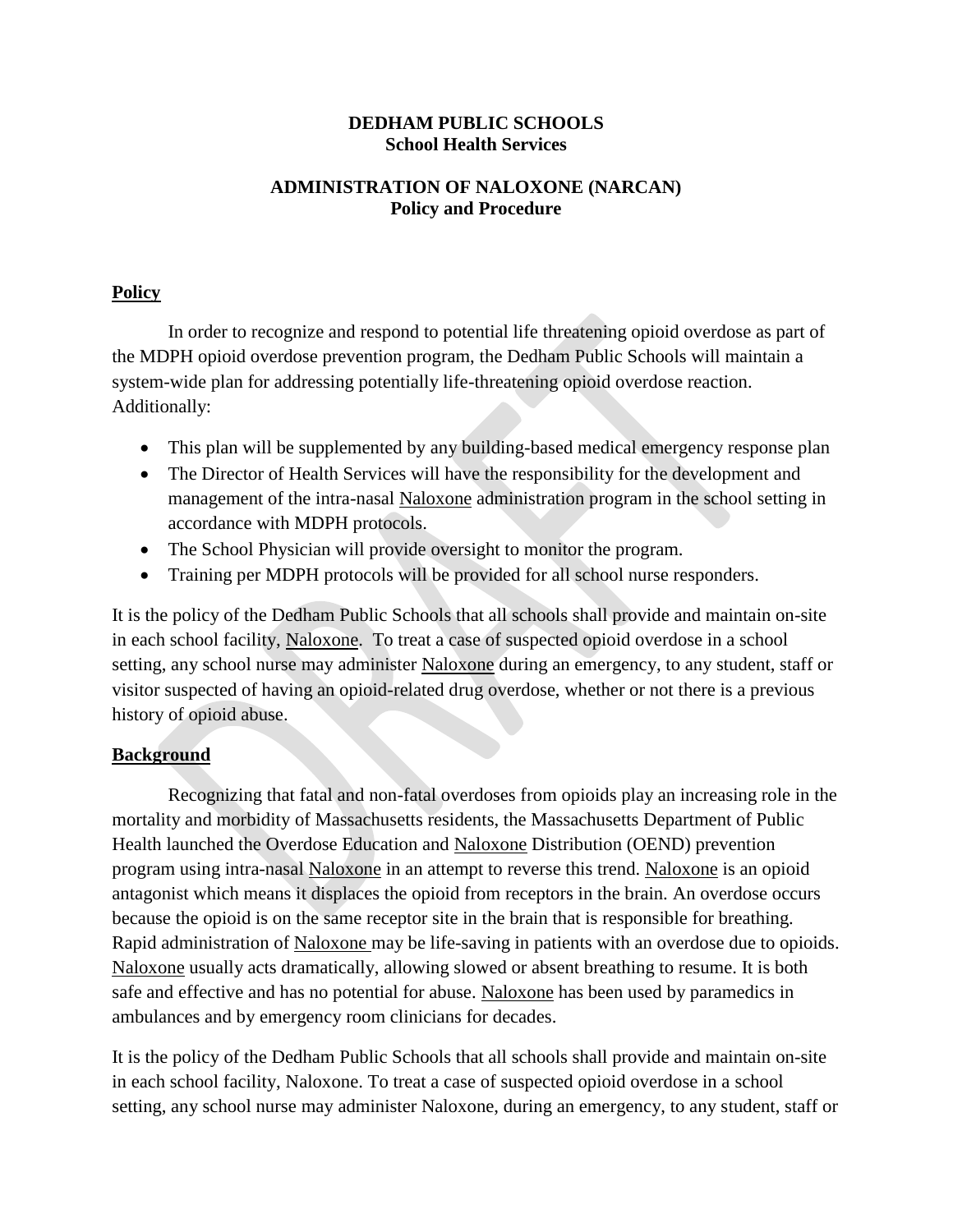visitor suspected of having an opioid-related drug overdose, whether or not there is a previous history of opioid abuse. Pursuant to Massachusetts General Law, Chapter 112, Section 12FF, any staff member of the Dedham Public Schools who, in good faith, attempts to render emergency care by administering Naloxone to a person reasonably believed to be experiencing an opiaterelated overdose, shall not be liable from the attempt to render emergency care. This immunity does noy apply to acts or omissions constituting gross negligence.

### **Signs and Symptoms of Opioid Overdose:**

School nurses may administer Naloxone to a patient (student, staff member or visitor) in the event of respiratory depression, unresponsiveness or respiratory arrest, when an opioid overdose is suspected. The following are signs of an opioid overdose:

- Blue skin tinge-usually lips and fingertips show first
- Body is very limp
- Face is very pale
- Pulse is slow, erratic or not present
- Vomiting
- Choking sounds, gurgling, snoring/gasping noise
- Breathing is very slow, irregular or has stopped
- Unresponsive

# **Procedure**

- 1. **Activate EMS** via Medical Emergency Response Plan. 911 must be called in all potential overdose situations.
- 2. **Assessment**: When a patient is suspected of an opioid overdose the nurse will conduct an itinital assessment of the level of consciousness and respiratory status.
	- a) For individuals with no pulse: initiate CPR per BCLS guidelines.
	- b) For individuals with a pulse but who are not breathing: establish an airway and perform rescue breathing using a face mask or shield.
	- c) For individuals who have a pulse and are breathing: assess if there is depression of the respiratory status as evidenced by:
		- a very low respiration rate
		- interpretation of pulse oximetry measurement, if immediately available
	- d) Assess for decrease in level of consciousness as evidenced by: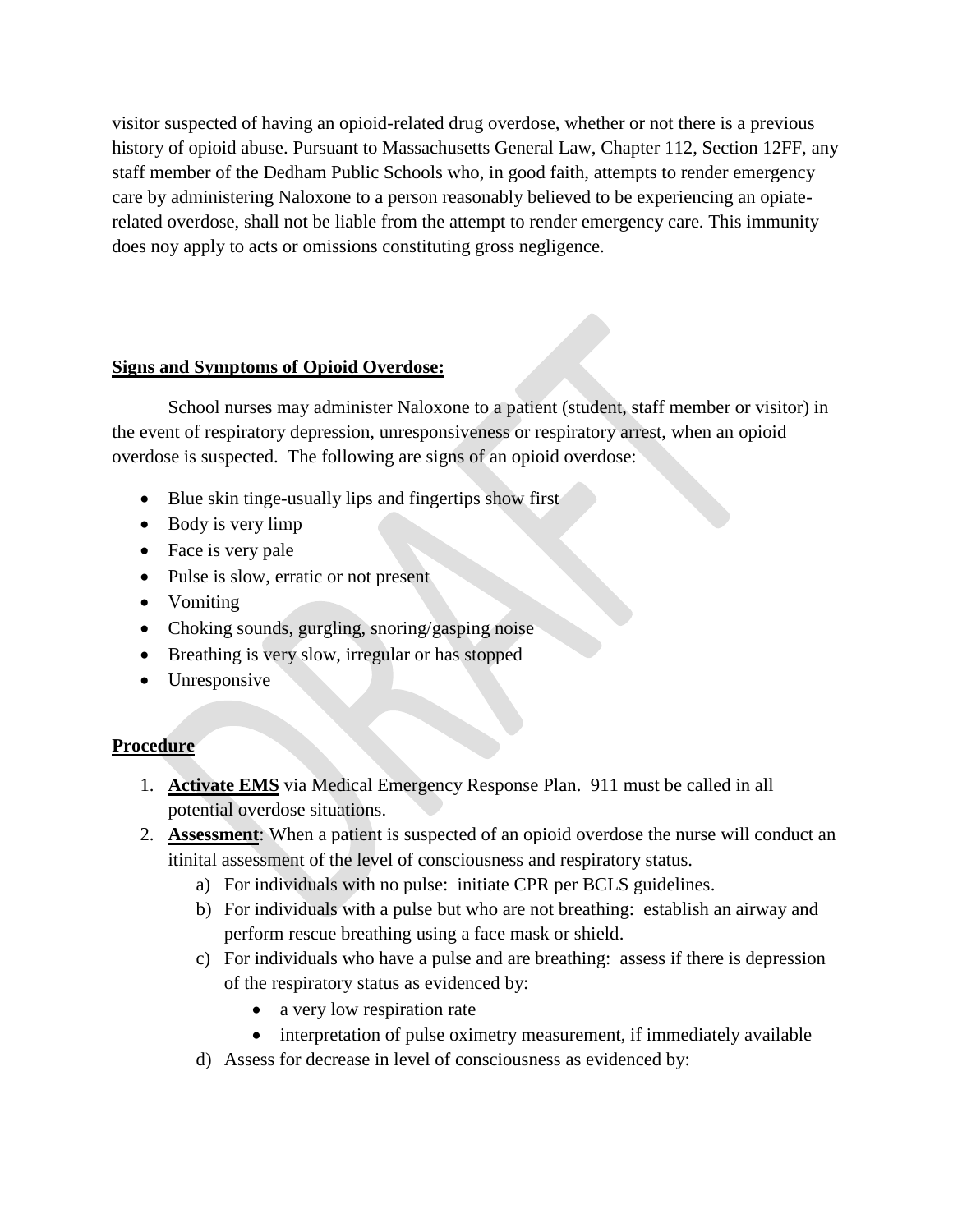- difficult to arouse (responds to physical stimuli but does not communicate or follow commands, may move spontaneously) or
- unable to arouse (minimal or no response to noxious stimuli, does not communicate or follow commands).
- e) Nurse determines need for Naloxone administration
- 3. **Administration**: Intranasal administration of Naloxone
	- a) There are exclusion criteria for nasal trauma and epistaxis. Naloxone should not be administered if there is a known hypersensitivity to Naloxone.
	- b) Assemble Naloxone vial and intranasal atomizer:
		- Pop off two yellow caps from the delivery syringe and one red cap from the Naloxone vial
		- Screw the Naloxone vial gently into the delivery syringe
		- Screw the mucosal atomizer device onto the top of the syringe
		- Spray half (1mg) of the Naloxone in one nostril and the other half (1 mg) in the other nostril for a total of 2 mg.
		- Continue rescue breathing or CPR as needed
		- If no response, an additional second dose may be administered after 3-5 minutes
		- Monitor until EMS arrives
		- Place victim in the recovery position and stay with the victim. The recovery position is when you lay the person on his or her side, his or her body is supported by a bent knee and his or her face is turned to the side.

# 4. **Additional Considerations:**

- a. The victim may be angry or combative when he or she wakes up, therefore, ti is important to stand back from the victim and, if possible, have a second adult present.
- b. Potential adverse effects include nausea, diarrhea, abdominal cramping, irritability, restlessness, muscle or bone pain, tearing or nose running, and craving of an opioid.
- c. Naloxone wears off in thirty (30) to ninety (90) minutes.
- 5. **Transport** to nearest hospital via EMS. Students who receive a dose of Naloxone must be sent to the emergency room for follow-up.
- 6. **Follow-up**: If the administration was to a student, the school nurse will notify student support services and student services will provide substance abuse prevention resources to the student and family, as appropriate.
- 7. **Documentation**: Record encounter in student/staff school health record and on an incident report. The recording should list the dose, route of administration, and time of delivery. I should include the patient presentation and response to Naloxone.